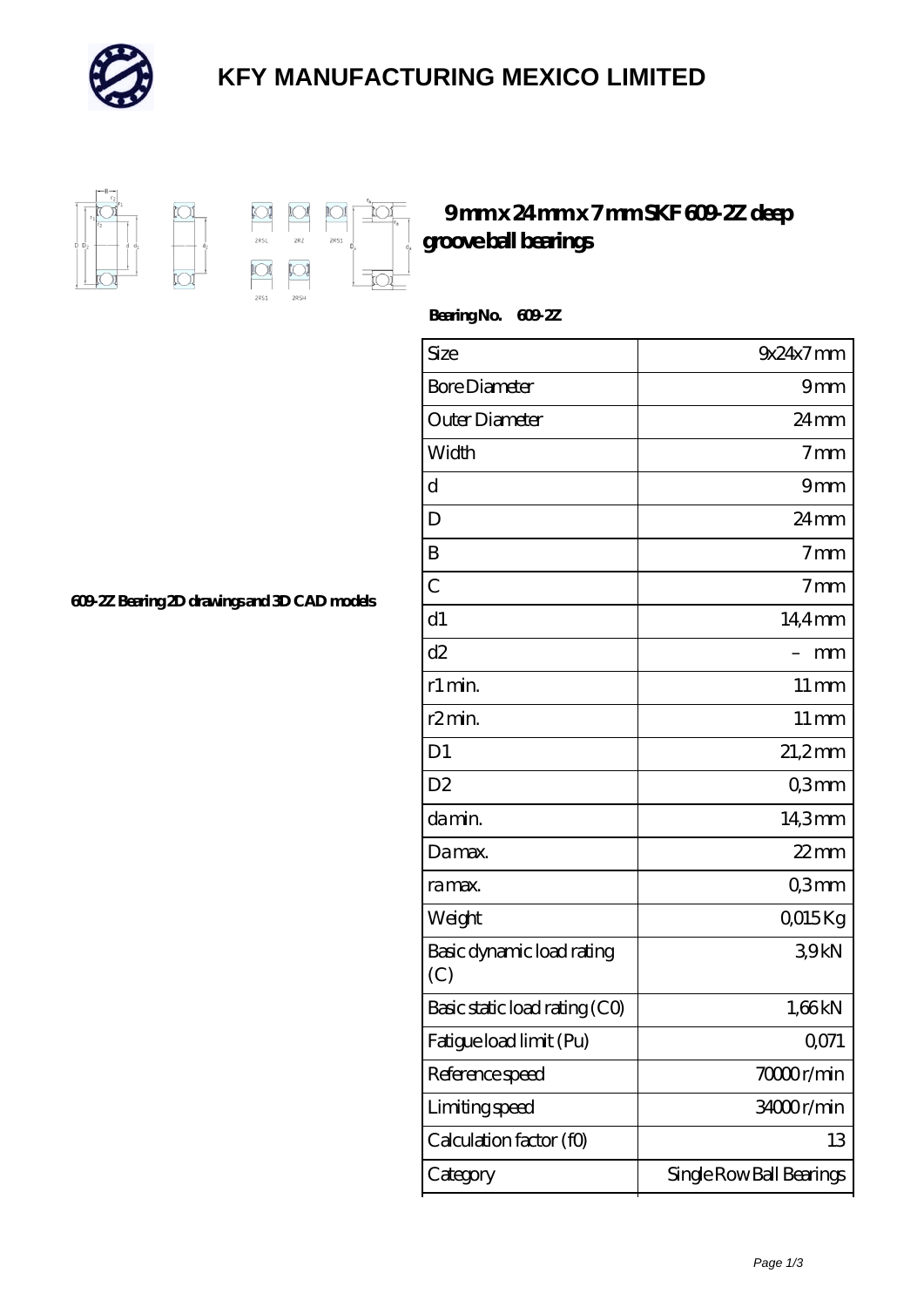

## **[KFY MANUFACTURING MEXICO LIMITED](https://mailemotion.tv)**

| Inventory                          | 00                                                                                                                                                                                                                         |
|------------------------------------|----------------------------------------------------------------------------------------------------------------------------------------------------------------------------------------------------------------------------|
| Manufacturer Name                  | <b>SKF</b>                                                                                                                                                                                                                 |
| Minimum Buy Quantity               | N/A                                                                                                                                                                                                                        |
| Weight/Kilogram                    | Q017                                                                                                                                                                                                                       |
| Product Group                      | <b>BOO308</b>                                                                                                                                                                                                              |
| Enclosure                          | 2 Metal Shields                                                                                                                                                                                                            |
| Precision Class                    | ABEC 1   ISO PO                                                                                                                                                                                                            |
| Maximum Capacity / Filling<br>Slot | No                                                                                                                                                                                                                         |
| Rolling Element                    | <b>Ball Bearing</b>                                                                                                                                                                                                        |
| Snap Ring                          | No                                                                                                                                                                                                                         |
| <b>Internal Special Features</b>   | No                                                                                                                                                                                                                         |
| Cage Material                      | <b>Steel</b>                                                                                                                                                                                                               |
| Internal Clearance                 | CO-Medium                                                                                                                                                                                                                  |
| Inch - Metric                      | Metric                                                                                                                                                                                                                     |
| Long Description                   | 9MM Bore; 24MM Outside<br>Diameter; 7MM Outer Race<br>Width; 2Metal Shields; Ball<br>Bearing, ABEC 1   ISO PO<br>No Filling Slot; No Snap<br>Ring, No Internal Special<br>Features; CO-Medium<br>Internal Clearance; Steel |
| <b>Other Features</b>              | Deep Groove                                                                                                                                                                                                                |
| Category                           | Single Row Ball Bearing                                                                                                                                                                                                    |
| <b>UNSPSC</b>                      | 31171504                                                                                                                                                                                                                   |
| Harmonized Tariff Code             | 8482105068                                                                                                                                                                                                                 |
| Noun                               | Bearing                                                                                                                                                                                                                    |
| Keyword String                     | Ball                                                                                                                                                                                                                       |
| Manufacturer URL                   | http://www.skf.com                                                                                                                                                                                                         |
| Manufacturer Item Number           | 609 2Z                                                                                                                                                                                                                     |
| Weight/LBS                         | 00368                                                                                                                                                                                                                      |
| Bore                               | 0.354 Inch   9 Millimeter                                                                                                                                                                                                  |
| Outer Race Width                   | 0.276Inch   7 Millimeter                                                                                                                                                                                                   |
| Outside Diameter                   | 0.945 Inch   24 Millimeter                                                                                                                                                                                                 |